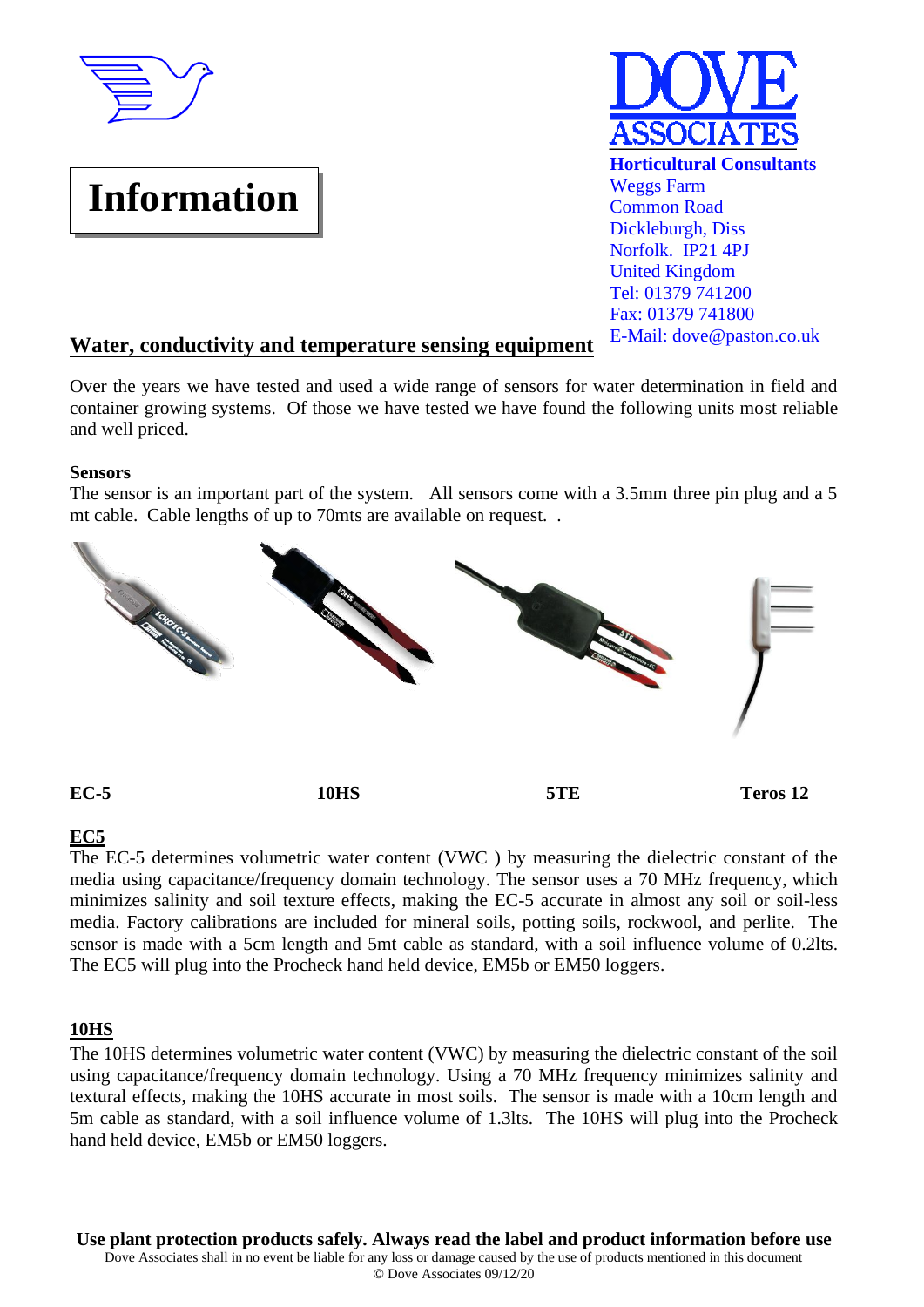# **5TE**

All three measurements (water content, temperature, and EC) are made independently and it determines volumetric water content (VWC ) by measuring the dielectric constant of the media using capacitance/frequency domain technology. The sensor uses a 70 MHz frequency, which minimizes salinity and textural effects, making it accurate in almost any soil type. Because of large air spaces in potting soil and soil-less media, the 5TE cannot be used accurately in growing media or soil-less substrates so use the GS3 for those applications. The 5TE measures temperature with an onboard thermistor and electrical conductivity using a stainless steel electrode array.

VWC in mineral soils is calculated using the Topp equation; other calibrations provided on request. Temperature and electrical conductivity is factory calibrated for all soil types.

#### **Teros 12**

The Teros 12 measures water content, temperature, and EC independently. Its 70 MHz frequency minimizes salinity and soil texture effects, making it accurate in almost any soil or soilless media. Stainless steel needles have an extended surface area to optimize EC measurements while minimizing substrate disturbance during insertion. Temperature is measured with an onboard thermistor and electrical conductivity using a stainless steel electrode array. The internal circuitry is same cutting edge design but it has been optimized for use in soilless substrates. The steel needles not only pierce the substrates for perfect contact, but they also improve the sensor's ability to measure EC in porous substrates like peat or perlite. The sensor works well in mineral soils too.

#### **Hand held readers**



Plug in the hand-held ProCheck to get a real-time reading from any of the sensors. During large-scale sensor installations, ProCheck lets you monitor volumetric water content as a sensor is installed and readout values help you detect installation problems.

ProCheck is often used to spot check soil moisture, but it can instantaneously read any soil moisture or environmental sensor. Press a button to save up to 5,000 individual readings. Each reading includes sensor type, date, time, raw value, calibrated value, and calibration coefficients.

When reading soil moisture sensors, pick from a list of supplied factory calibrations for both soil and soilless media or input your own calibration. Data stored can be downloaded in EXCEL format using the included software.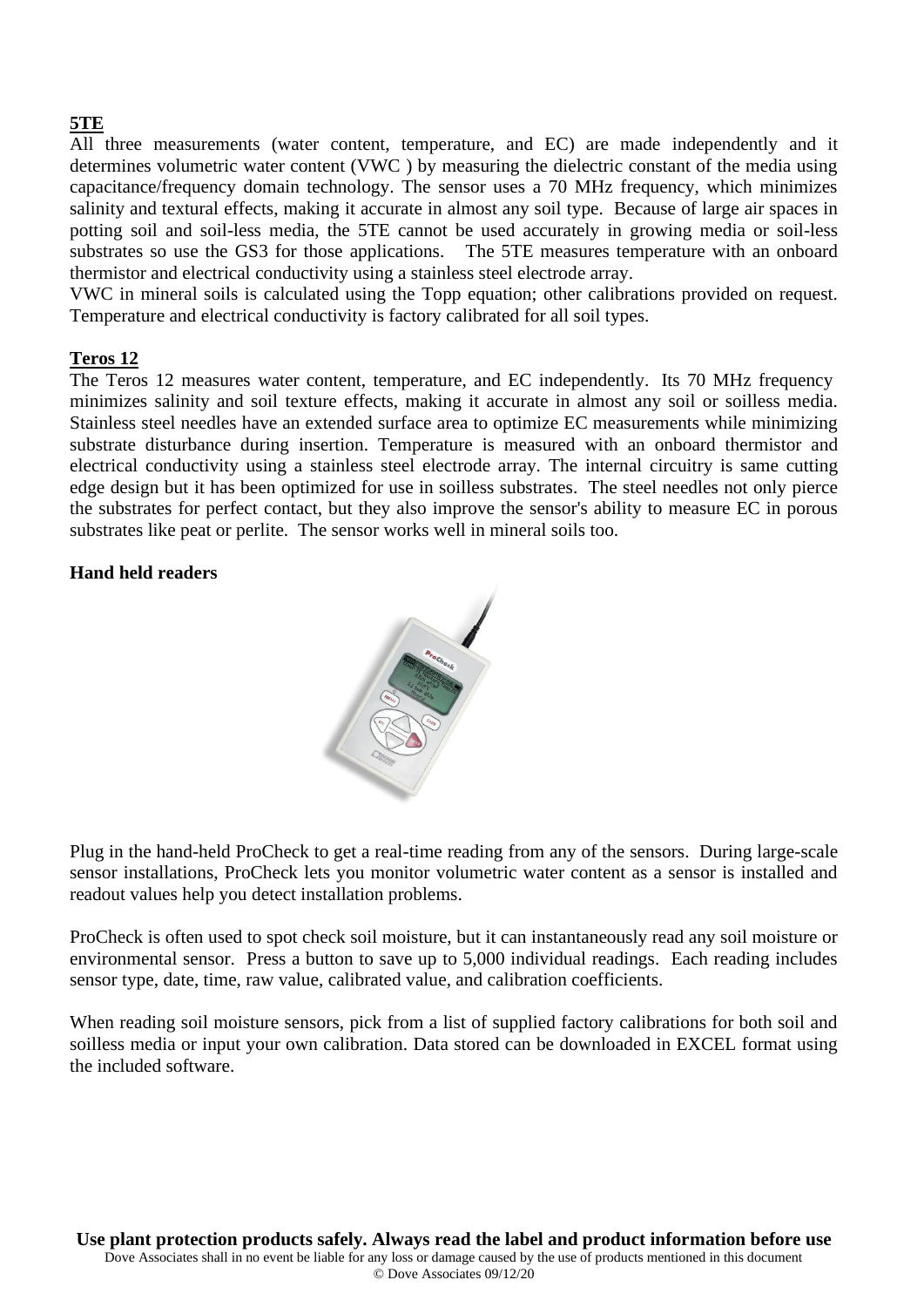#### **Loggers**

#### **Em5b**

The Em5b is a low cost, limited use four-channel mini-logger. It only powers and reads the EC-5 soil moisture sensors, the rain gauges, and the ECT temperature sensor. It is designed for use over the whole growing season and runs for 5-6 months on 4 AAA-size alkaline batteries and has 46K of Flash Data memory (138 days at 1 scan/hour). The Em5b comes with ECH<sub>2</sub>O Utility software for setting up and downloading data and a USB or RS232 cable for downloading data.



#### **Em50**

The Em50 is a self-contained data logger built to power, read, and log data from five sensors. The Em50 doesn't need an enclosure or an external power source. The logger case itself is rated IP55 for long-term outdoor use, and the logger will run and power its sensors for one to three years on 5 AA batteries. The Em50 has 5 sensor ports and one communication port. The Em50 is configured by plugging a laptop or handheld into the communication port and the ECH2O software is included which provides setup windows where you name the logger, set the logger clock, select the type of sensor on each port, and specify how often you want the sensors read. The Em50 stores more than 36,000 data scans. A scan includes the logger name, date, time, and measurements from each of the five ports.



A wide range of other sensors are available to work with the loggers. These include:

- **Tensiometer**
- **Anemometer**
- Rain gauge (tipping bucket)